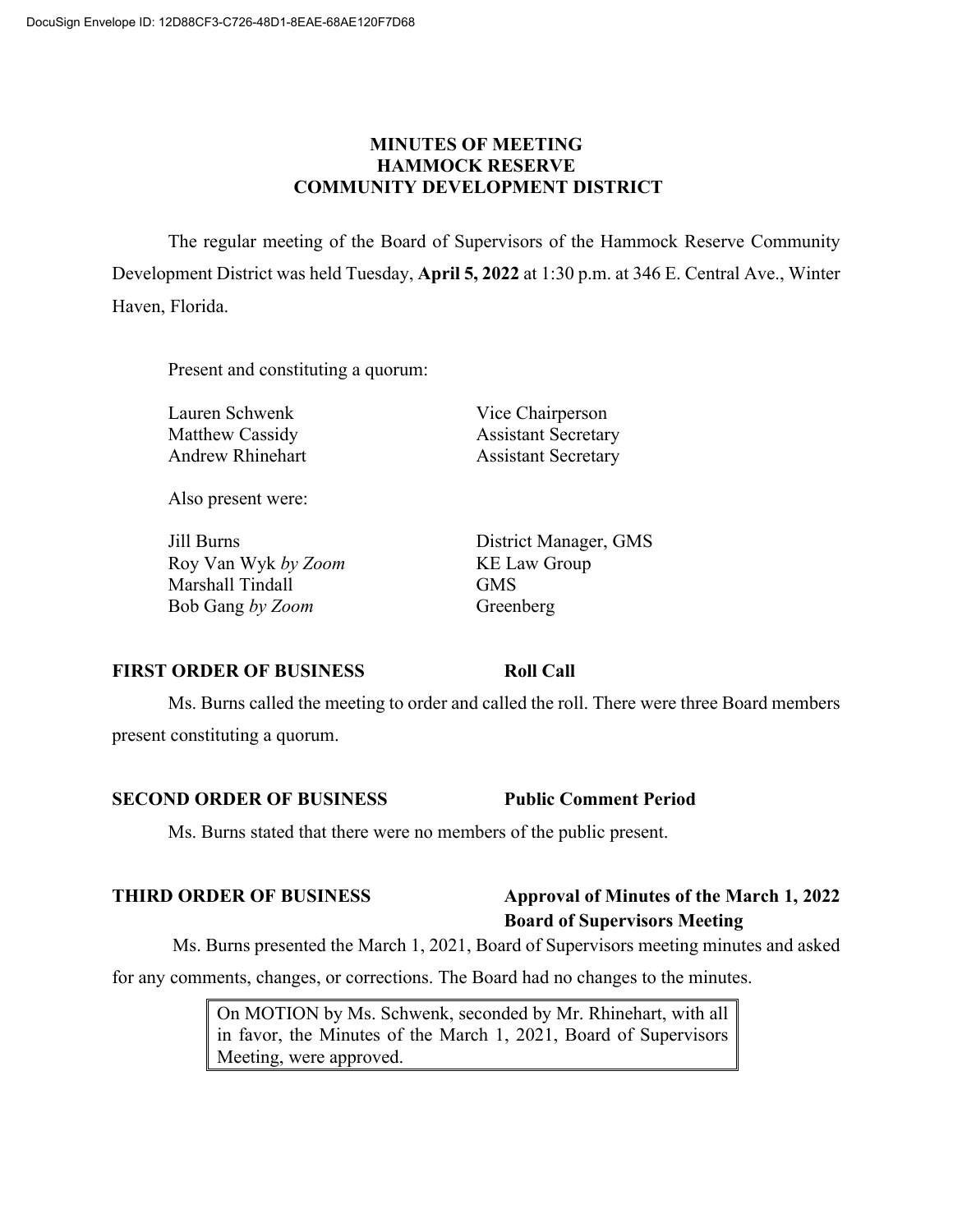# **FOURTH ORDER OF BUSINESS Presentation and Approval Updated Amended and Restated Engineer's Report (Updated March 22, 2022)**

Ms. Burns presented the revised Engineer's Report, noting that the update included the cost

table in Phase 3 totaling \$10,131,000. She asked if there were any questions, and hearing none, asked for a motion to approve.

> On MOTION by Ms. Schwenk, seconded by Mr. Rhinehart, with all in favor, the Updated Amended and Restated Engineer's Report (Updated March 22, 2022), was approved.

## **FIFTH ORDER OF BUSINESS Presentation and Approval of Updated Supplemental Assessment Methodology for AA3 (Dated April 5, 2022)**

Ms. Burns presented the revised Supplemental Assessment Methodology, noting that it reflected the changes to the Engineer's report, updating the costs for Phase 3. She also noted that there was an updated bond sizing included.

> On MOTION by Ms. Schwenk, seconded by Mr. Rhinehart, with all in favor, the Updated Supplemental Assessment Methodology for AA3 (Dated April 5, 2022), was approved.

**SIXTH ORDER OF BUSINESS Consideration of Resolution 2022-05 Supplemental Assessment Resolution** *(to be provided under separated cover)*

*This item was tabled until the next meeting.*

## **SEVENTH ORDER OF BUSINESS Consideration of Phase 2 Conveyance Documents**

Mr. Gang presented the conveyance documents, noting that staff reviewed the Phase 2 area, and it was determined it was completed efficiently. Ms. Burns asked if there were any questions, and hearing none, asked for a motion to approve.

> On MOTION by Mr. Rhinehart, seconded by Ms. Schwenk, with all in favor, the Phase 2 Conveyance Documents, were approved.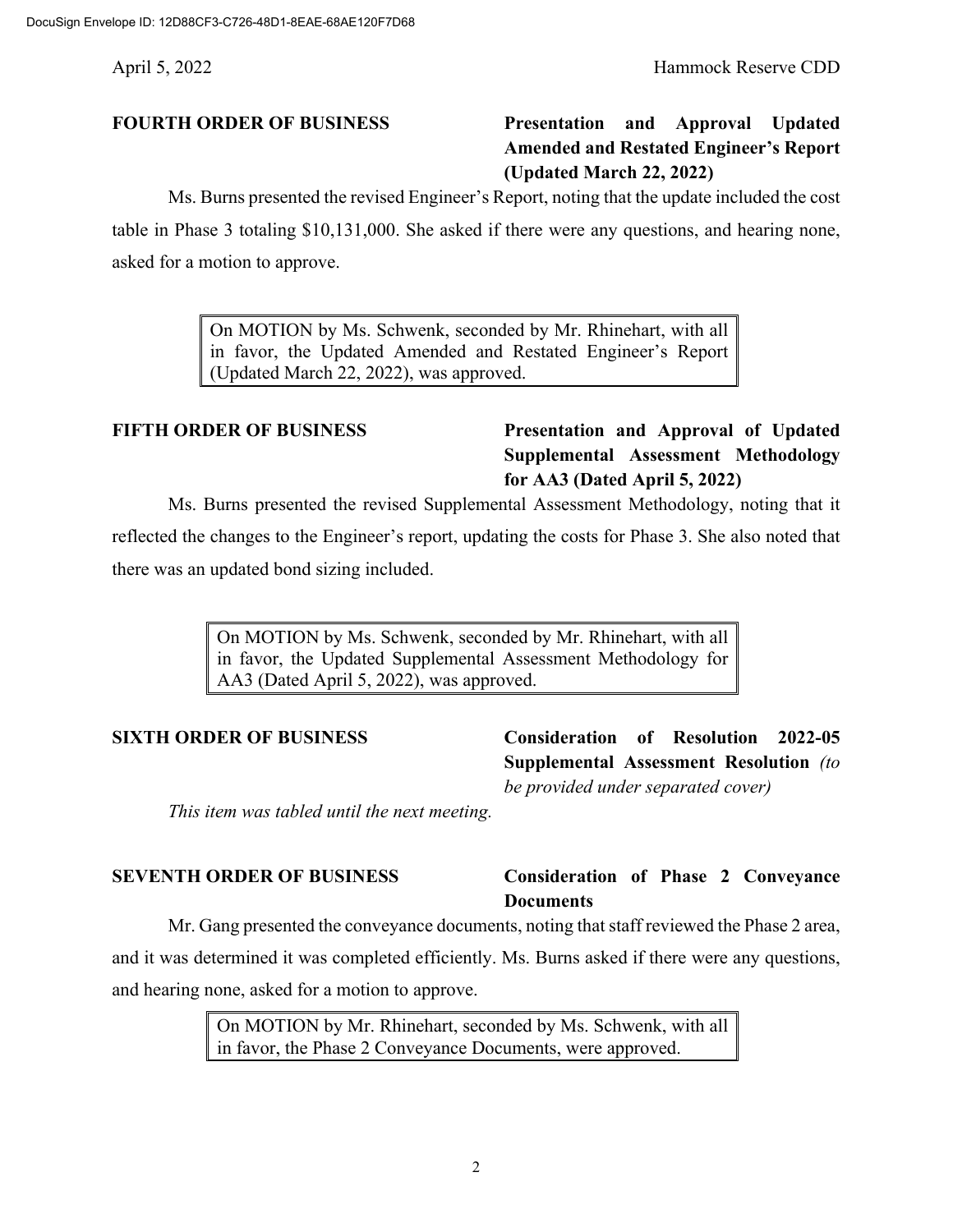## **EIGHTH ORDER OF BUSINESS Consideration of Resolution 2022-06 Authorizing the Use of Electronic Documents and Signatures**

Ms. Burns presented the resolution, noting that it would allow the District to utilize electronic signatures for the majority of the District's records.

> On MOTION by Mr. Rhinehart, seconded by Mr. Cassidy, with all in favor, Resolution 2022-06 Authorizing the Use of Electronic Documents and Signatures, was approved.

### **NINTH ORDER OF BUSINESS Staff Reports**

### **A. Attorney**

Mr. Van Wyk had nothing further to report for the Board.

**B. Engineer**

There being no engineer present, the next item followed.

### **C. Field Manager's Report**

Mr. Tindall reviewed his report, noting that signs were put up at the Northern section playground regarding pets being leashed, pest control was updated, construction on the pool is moving along with an approximate finish time of 8 weeks, side gaps and lights along streets were being fixed and replaced, irrigation control was fixed after having ants within it. Solar lighting at mailboxes was in the process of being completed.

Ms. Burns asked if there were questions, and hearing none, asked for a motion to approve.

## **D. District Manager's Report**

## **i. Approval of Check Register**

Ms. Burns presented the check register and asked for a motion to approve. The total was \$286,341.57.

> On MOTION by Mr. Rhinehart, seconded by Mr. Cassidy, with all in favor, the Check Register, was approved.

## **ii. Balance Sheet & Income Statement**

Ms. Burns stated that the financials were included in the packet for review. There was no action necessary. The Board had no questions on the financials.